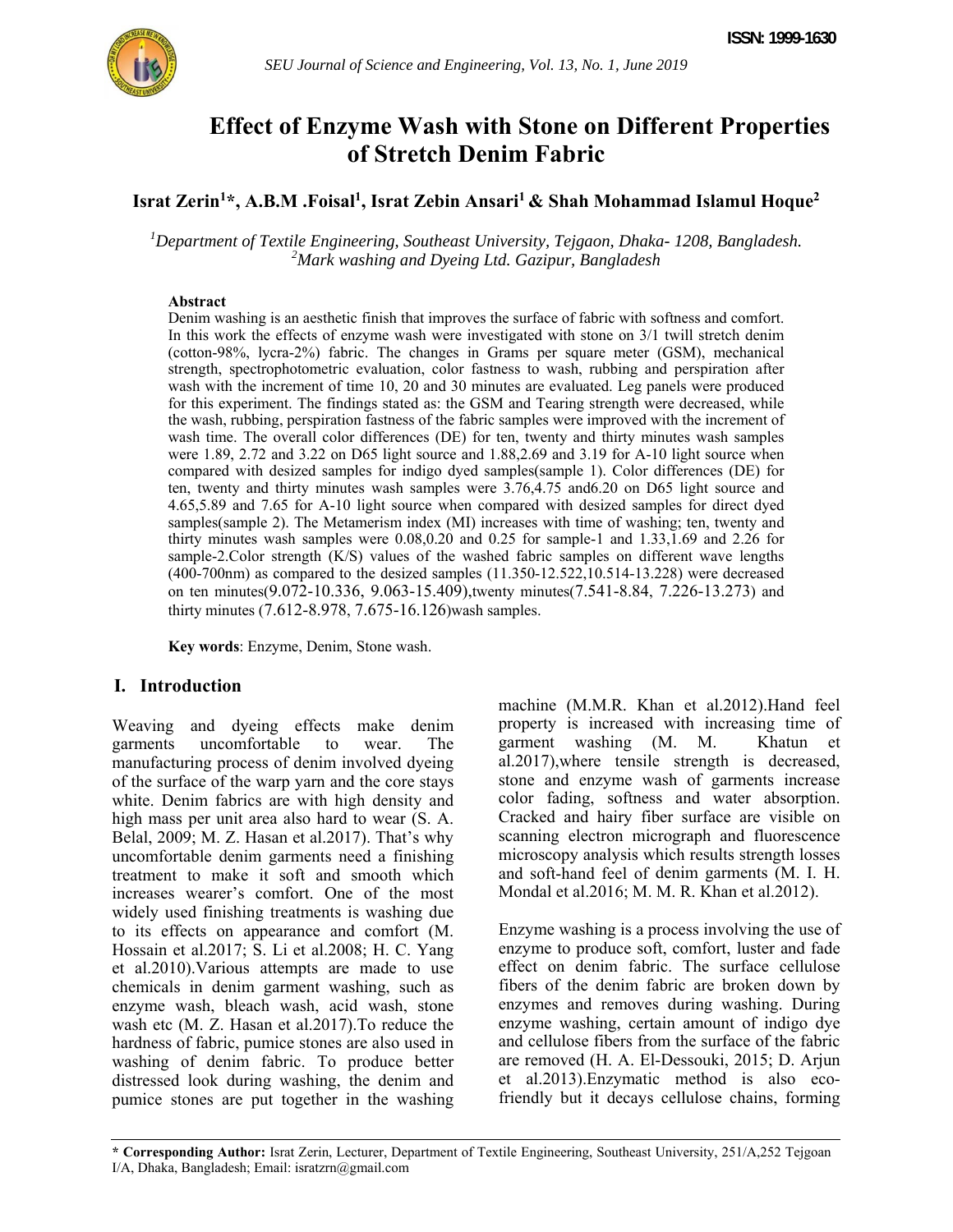shorter chain cellulose polymers and lower its mechanical strength severely (M. Z. Hasan et al. 2017).Enzyme has difficulties to achieve different irregular effect on the garments which can be obtained easily by using stone. Garments and machine may be harmed by using only stone, so using enzyme with the stone can reduce harm to the garments and machine and bring the desired effect quickly (J. Sarkar et al.2014). Tensile strength, seam strength and weight loss of fabric influenced by increasing time, temperature and stones of all washing treatments (M. Hafeezullah et al.2014). Concentration of pumice stone effects durability in denim garment washing (M. I. H. Mondal et al.2016). Strength loss increased with the use of pumice stone in denim washing with bleaching powder (M. M. R. Khan et al.2013). To meet the desire of customer

and changing trends washing process are suitable to open new market.

In this work, two raw (unwashed) denim fabric samples of which the warp yarns of the  $1<sup>st</sup>$  sample is dyed with indigo and the  $2<sup>nd</sup>$  sample is dyed with royal blue and black shade are enzyme washed with stone at three different times interval (10, 20 and 30 minutes). The aim of this work is to investigate the effect of enzyme wash with stone over time on physical, mechanical, chemical and optical properties.

### **II. Materials and Methods**

II.A. *Description of Materials:*

Two samples of fabrics are collected from Mahmud denim of below specifications.

| Features    | Sample 1               | Sample 2               |
|-------------|------------------------|------------------------|
| Composition | Cotton-98%, lycra-2%   | Cotton-98%, lycra-2%   |
| Weave       | $3/1$ twill            | $3/1$ twill            |
| Type        | Bi-stretch twill denim | Bi-stretch twill denim |
| <b>GSM</b>  | 337                    | 396                    |
| Color       | Indigo                 | Indosol royal blue and |
|             |                        | Black(Direct dye)      |

**Table 1: Description of the fabric samples**

Leg panels are produced for this experiment.

### II.B. *Desizing (1st step )*

In this pretreatment stage, denim leg panels were desized with soda ash 5g/L, anti-back staining agent1g/L, lycra protector 2g/ L keeping liquor ration 1:20. The treatment was carried out at room temperature in Industrial Belly washing machine for 10minutes. After desizing, a subsequent clearing process was conducted with detergent 1g/L in room temperature for 5minutes.

## II.C. *Enzyme wash with stone (2nd step)*

Denim leg panels were loaded into the washing machine and then enzyme wash was carried out in the same washing machine by maintaining following recipe; 1.5kg pumice stone, 10g/L powder enzyme, 1g/L anti-back staining agent, 2g/L lycra protector, 1:60 M:L, Temperature was room temperature and time increased gradually 10, 20 & 30 minutes.

#### II.D. *Testing Methods*

i. The Grams per Square Meter (GSM) was measured by cutting the fabric sample with GSM Cutter (Model No.-GTC75;Brand : Gester; Country of origin: China). Then the weight of cut sample was measured by electronic balance. After that the weight was multiplied with 100 and the result was found.

ii. Universal testing machine (Model No.- GTK03, Brand: Gester; Country of Origin :China) was used to determine tearing strength or breaking force of the fabric samples. Strip methods (ASTM D5035-11) were used. The strip test method is used to determine the breaking force and elongation of textile fabrics and geotextiles.

iii. To determine the color fastness to Rubbing, James Heals Crock Master was used (Origin:UK) Color Fastness to Rubbing was followed according to test standard ISO 105 X 12; 1993.

iv. Color fastness to perspiration was determined by ISO 105 E04: 1994 method.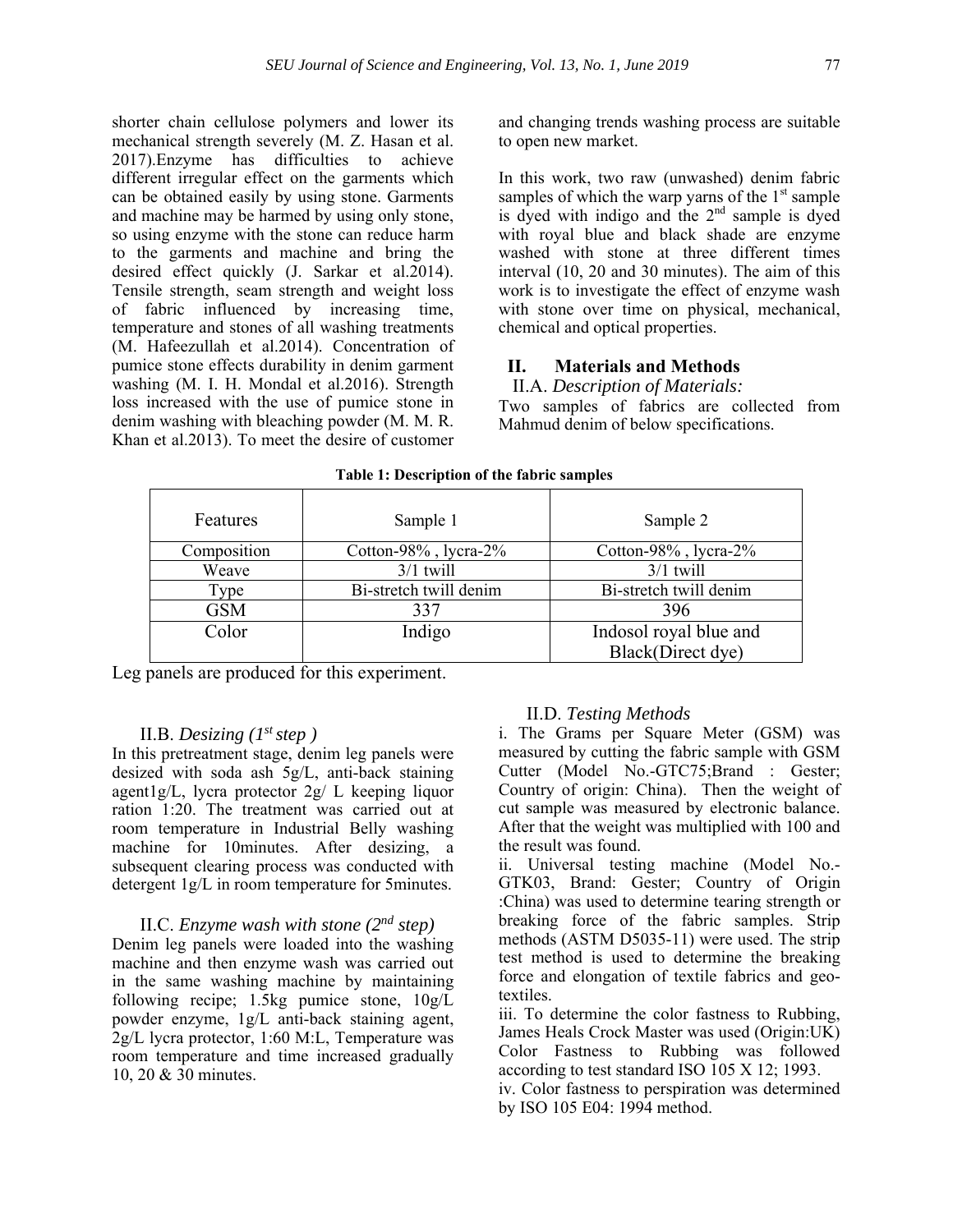v. X-rite (Color i Match 9.4.10) is used for measuring DL\*,Da\*,Db\*,DC\*,DH\*,DE and Metamerism Index and K/S value is measured Kubelka - Munk equation,  $K/S = (1-(0.01\times R))^2/(2\times0.01\times R)$ 

Where, K/S is the color strength and R represents reflectance of the sample.

#### **III. Results and discussion**

III. A. *Effect on GSM*



**Fig. 1**: Effect of Enzyme wash with stone on GSM of fabric samples

Figure 1 shows that enzyme wash with pumice stone plays a significant role on fabric weight. Where raw denim GSM was 337 and 396, desized sample has 335 and 393 GSM, 10 minutes wash sample has 332 and 390 GSM, 20 minutes wash sample has 330 and 380 GSM and 30 minutes wash sample has 329 and 376 GSM. That means GSM decreases slightly for both samples with the increment of time during

washing. Enzyme can reduces the fabric weight by abrading the fabric surface and removing the protruding fibres from the surface. Stone hits the fabric and brings out the dyes, thus GSM decreases slightly (H. A. El-Dessouki, 2015; D. Arjun et al.2013).

III.B. *Effect on Tearing strength*

|                 | Sample 1       |                | Sample 2       |                |  |  |
|-----------------|----------------|----------------|----------------|----------------|--|--|
| Process         | warp way $(N)$ | weft way $(N)$ | warp way $(N)$ | weft way $(N)$ |  |  |
| Raw denim       |                |                |                |                |  |  |
| Desized         |                |                |                |                |  |  |
| Enzyme wash 10' |                |                |                |                |  |  |
| Enzyme wash 20' |                |                |                |                |  |  |
| Enzyme wash 30' |                |                |                |                |  |  |

**Table 2: Effect of stone enzyme wash on tearing strength** 

Table 2 shows that tear strength is also changed with the increment of time, decreases for both samples in both way (warp & weft). For sample 1 highest value was 29N on warp way for raw denim and lowest value is 18N in warp way for thirty minutes wash sample;

in weft way highest and lowest value is 23N& 19N correspondingly. In case of sample 2 highest values are 61N& 54N in both warp and weft

direction and the lowest values are 35N and 34N in both directions. Enzymes are responsible for hydrolyzing the cotton, that's why tearing strength reduced (M. Z. Hasan et al. 2017).

III.C. *Effect on colorfastness to wash, rubbing and perspiration*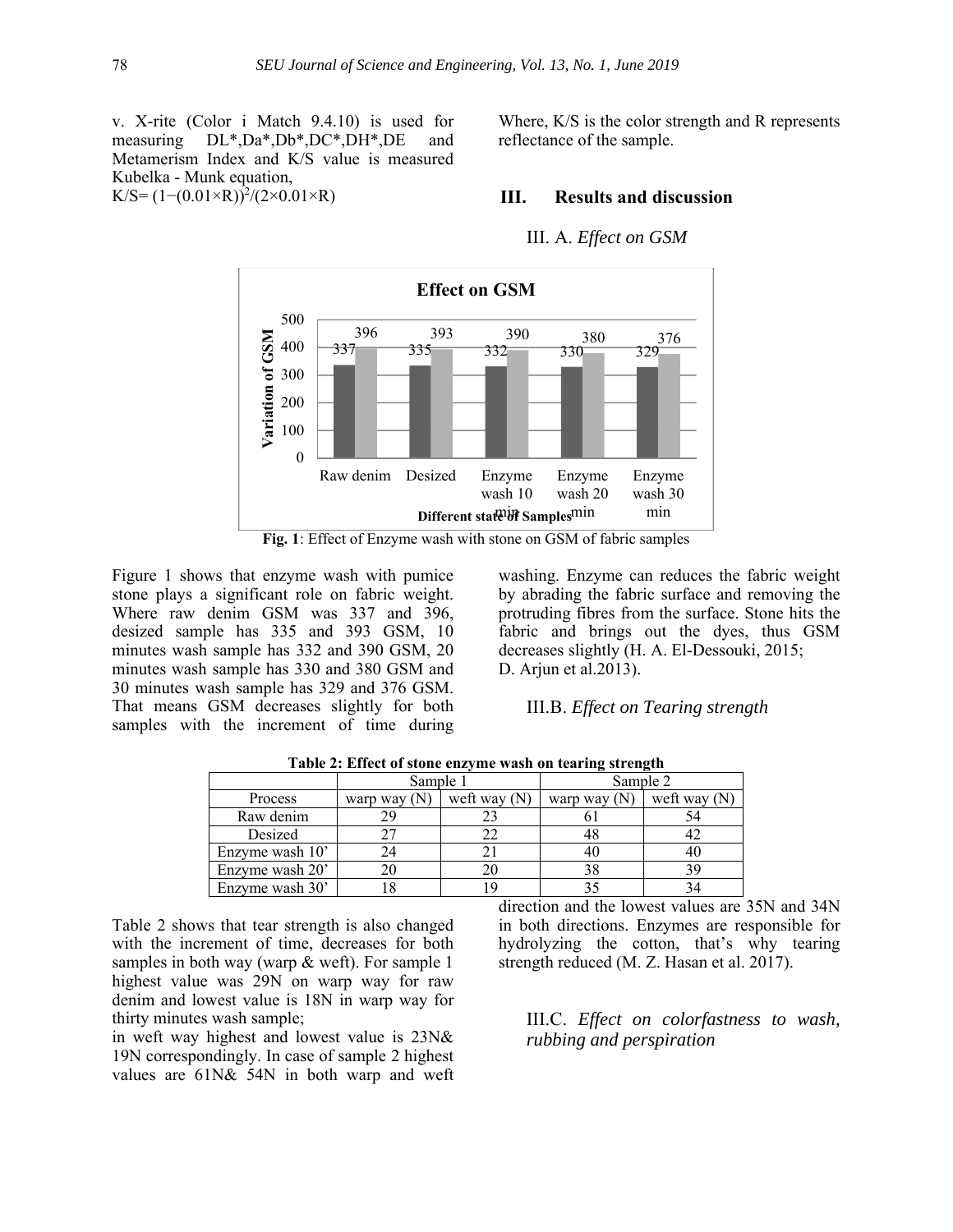| Process                         | Rubbing fastness rating |     |          |                | Perspiration fastness rating |                    |                  |                    |  |
|---------------------------------|-------------------------|-----|----------|----------------|------------------------------|--------------------|------------------|--------------------|--|
|                                 | Sample 1                |     | Sample 2 |                | Sample 1                     |                    | Sample 2         |                    |  |
|                                 | Dry                     | Wet | Dry      | Wet            | Acid<br>solution             | Alkali<br>solution | Acid<br>solution | Alkali<br>solution |  |
| Raw denim                       | 4/5                     | 3   | 3/4      | $\mathcal{E}$  | 4/5                          | 4/5                | 3/4              |                    |  |
| Desized                         | 4/5                     | 4/5 | 4        | $\mathbf{3}$   | 4/5                          | 4/5                | 4                | 3                  |  |
| Enzyme wash<br>$10$ min         | 4/5                     | 4   | 4/5      | 3/4            | 4/5                          | 4/5                | 4/5              | 3/4                |  |
| Enzyme wash<br>$20$ min         | 4/5                     | 4/5 | 4/5      | 3/4            | 4/5                          | 4/5                | 4/5              | 4                  |  |
| Enzyme wash<br>$30 \text{ min}$ | 4/5                     | 4   | 4/5      | $\overline{4}$ | 4                            | 4/5                | 4/5              | 4                  |  |

**Table 3: Effect of stone enzyme wash on colorfastness to rubbing& Perspiration** 

From table 3 it can be seen that rubbing fastness result of sample 1 in dry state is same for all samples which are  $4/5$  but in wet state it improves (rating was 3 of raw denim but it becomes 4/5 for desized denim, 4 for 10 minutes stone enzyme washed denim, 4/5 for 20 minutes stone enzyme washed denim and 4 for 30 minutes stone enzyme washed denim). In case of sample 2 which is dyed by indosol royal blue and black, Colorfastness to rubbing test result in dry state is changed slightly(rating was 3/4 of raw denim but it becomes 4 for desized denim, 4/5 for 10 minutes ,20 minutes 30 minutes stone enzyme washed denim).For wet state rubbing test result is 3 of raw denim and desized denim, 3/4 for 10 minutes and ,20 minutes wash and 4 on 30 minutes stone enzyme washed denim. So color fastness to rubbing improves with time of wash (M. M. Khatun et al.2017)

 Table 3 also shows colorfastness to perspiration test result is exactly same for sample 1 in alkaline solution. In acidic solution, raw sample, desized sample, 10 & 20 minutes washed samples rating is same: 4/5. Only 30 minutes stone enzyme washed samples has a very minor difference in rating which is 4 but it's satisfactory. For sample 2, in acidic solution rating was 3/4 for raw denim and it changes to 4 on desized denim. But for 10, 20, 30 minutes washed samples rating is 4/5. In alkaline solution the highest value is 4 which come out after 20 and 30 minutes stone enzymatic wash whereas the rating was 3 for raw sample and desized sample and 3/4 for 10 minutes wash sample. Perspiration can't further fade the color of the sample because maximum color already came out on washing.

#### III.D. *Spectrophotometric evaluation*

|          | Enzyme wash<br>(minutes) | Light source    | $DL*$   | Da*     | $Db*$   | $DC*$ | $DH^*$  | DE   | MI   |  |
|----------|--------------------------|-----------------|---------|---------|---------|-------|---------|------|------|--|
| Sample 1 | 10                       | D <sub>65</sub> | 2.41    | 0.37    | $-0.33$ | 0.35  | 0.35    | 1.89 | 0.08 |  |
|          |                          | $A-10$          | 2.43    | 0.34    | $-0.26$ | 0.22  | 0.36    | 1.88 |      |  |
|          | 20                       | D <sub>65</sub> | 3.32    | 0.17    | $-0.90$ | 0.90  | 0.16    | 2.72 | 0.20 |  |
|          |                          | $A-10$          | 3.27    | $-0.02$ | $-0.92$ | 0.91  | 0.12    | 2.69 |      |  |
|          |                          | D <sub>65</sub> | 3.94    | 0.19    | $-1.05$ | 1.05  | 0.18    | 3.22 | 0.25 |  |
|          | 30                       | $A-10$          | 3.89    | $-0.04$ | $-1.07$ | 1.06  | 0.12    | 3.19 |      |  |
| Sample 2 | 10                       | D <sub>65</sub> | $-0.78$ | $-0.45$ | $-3.45$ | 3.33  | $-1.01$ | 3.76 | 1.33 |  |
|          |                          | $A-10$          | $-1.14$ | $-1.65$ | $-3.90$ | 4.04  | $-1.26$ | 4.65 |      |  |
|          | 20                       | D <sub>65</sub> | 1.30    | $-0.91$ | $-4.21$ | 4.05  | $-1.45$ | 4.75 | 1.69 |  |
|          |                          | $A-10$          | 0.81    | $-2.38$ | $-4.86$ | 5.13  | $-1.72$ | 5.89 |      |  |
|          | 30                       | D <sub>65</sub> | 1.48    | $-0.92$ | $-5.65$ | 5.49  | $-1.62$ | 6.20 |      |  |
|          |                          | $A-10$          | 0.84    | $-2.93$ | $-6.47$ | 6.82  | $-1.97$ | 7.65 | 2.26 |  |

**Table 4: Spectrophotometric evaluation of enzyme washed samples as compared to desized wash**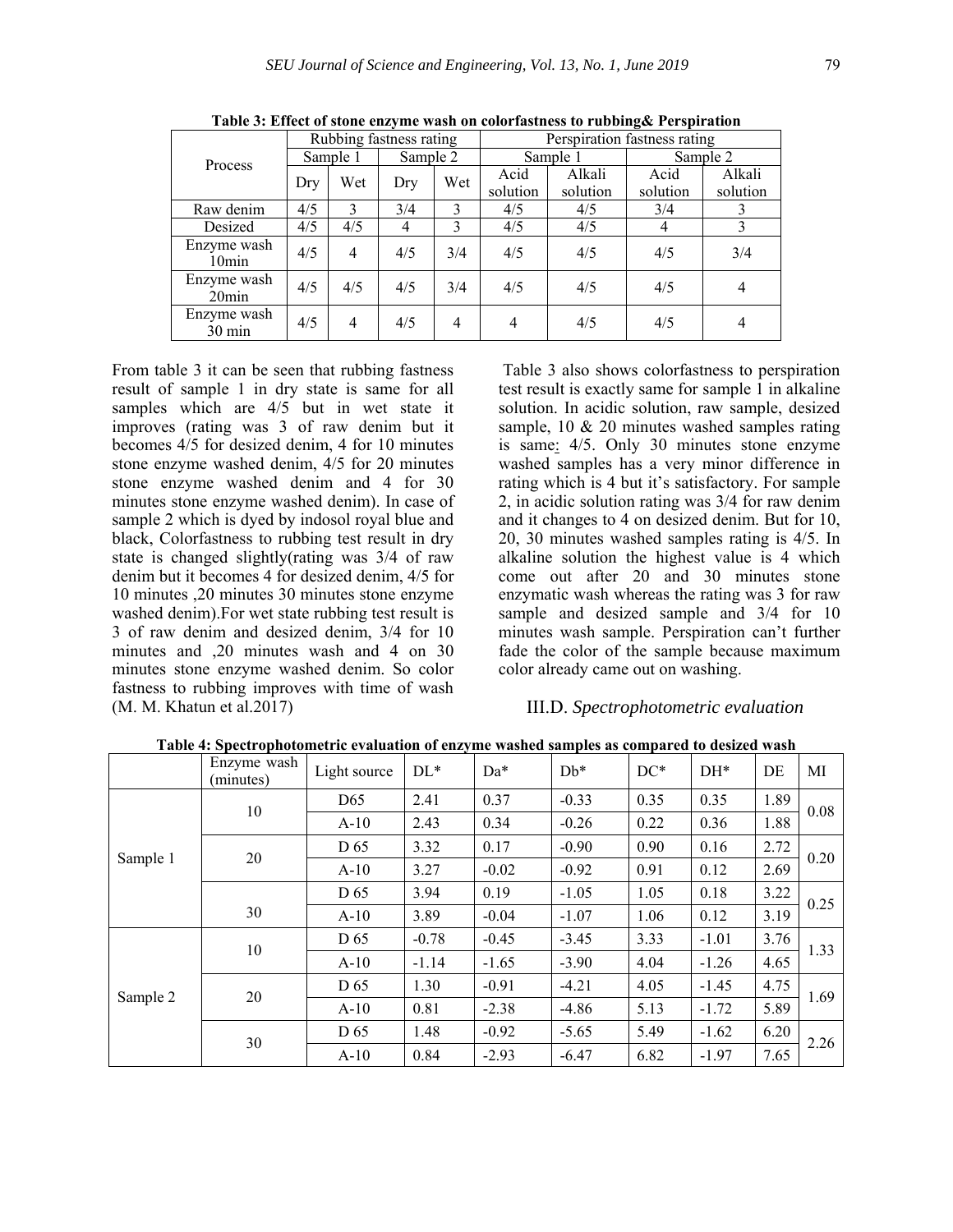Table 4 shows the spectrophotometric evaluation of the enzyme washed Sample 1and Sample 2 Desized sample is taken as standard and DL\*,Da\*,Db\*,DC\*, DH\*,DE,MI are observed for 10, 20 and 30 minutes washed samples. Here the Metamerism index is less (0.08,0.20,0.25) than 1 for sample 1 and greater  $(1.33, 1.69, 2.26)$ than 1 for sample 2. Metamerism index is increasing with increment of time of wash. For sample 1 the overall color differences (DE) for ten, twenty and thirty minutes wash samples were 1.89, 2.72 and 3.22 on D65 light source and 1.88,2.69 and 3.19 for A-10 light source when compared with desized samples. It means very small difference on ten and twenty minutes wash samples but thirty minutes wash sample shows medium difference with desized sample. For sample 2,color differences (DE) for ten, twenty and thirty minutes wash samples were 3.76,4.75 and 6.20 on D65 light source and 4.65,5.89 and 7.65 for A-10 light source when compared with desized samples . (font size 10) It means obvious differences between desized and wash samples. Color differences (font size 10) (DE) is increasing with increment of time of wash (M. Bhattacharjee et al. 2019).

The lightness  $DL*$  for sample 1 is also increasing with time for both D65 (2.14,3.32,3.94)and A10(2.43,3.27,3.89) light source which means samples are being more lighter with washing treatments. For sample 2 lightness DL\* is also increasing (-0.78,1.30,1.48)on D65 and (- 1.14,0.81,0.84) on A10 light source.

The chroma difference DC\* value for sample 1shows 0.35,0.90,1.05 on D65 and 0.22,0.91,1.06 on A10 light source for 10,20 and 30 minutes wash samples. The chroma difference DC\* value for sample 2 shows 3.33,4.05,5.49 on D65 and 4.04,5.13,6.82 on A10 light source for 10,20 and 30 minutes wash samples. It indicates slightly brighter samples means more saturated with wash treatments (M. Bhattacharjee et al. 2019).

DH\* is 0.35,0.16,0.18 on D65 and 0.36,0.12,0.12 on A10 light source for sample 1 on 10,20 and 30 minutes wash. So, DH\* is decreasing with increasing time of wash treatments. DH\* is - 1.01,-1.45,-1.62 on D65 and -1.26,-1.72,-1.97 on A10 light source for sample 2 on 10,20 and 30 minutes wash. Here DH\* is also decreasing with increment of time of wash.

These are the signs of good washed fabric and fading effect is increasing with time of washing.

#### III.E. *Color strength K/S values*



**Fig. 2**: Comparison on K/S values of Sample 1 with the increment of wash time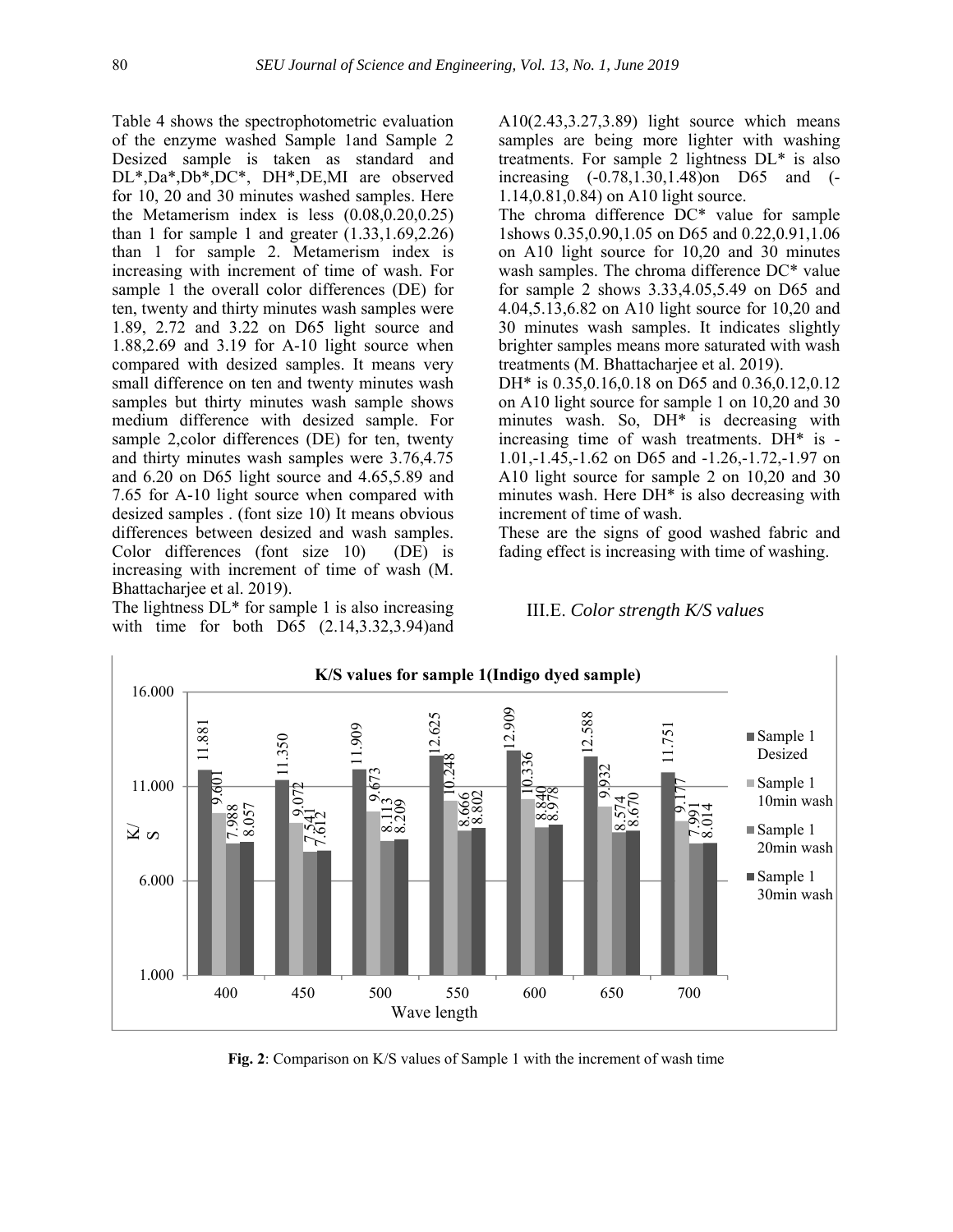It is visible from figure 2 that K/S value is highest on 600 nm wave lengths which is 12.909 for desized sample, 10.336 for 10 minutes washed sample, 8.840 for 20 minutes washed sample and  $8.670$  for 30 minutes washed sample. From 400-700nm wavelengths desized sample without wash has higher K/S (11.35-12.909) than 10 minutes (9.072-10.336),20 minutes (7.5418.84)and 30 minutes (7.612-8.978) washed samples on same wavelengths.

It was observed that color strength of denim fabric decreased after they were exposed enzyme treatment with stone wash. (M. Bhattacharjee et al. 2019). For thirty minutes wash sample most of the dyes already washed out, so color strength value is slightly decreased compared to twenty minutes wash sample which is negligible.



From figure 3, it is visible from figure 2 that K/S value is highest on 600 nm wave lengths which is 14.297 for desized sample, 15.409 for 10 minutes washed sample,13.273 for 20 minutes washed sample and 16.126 for 30 minutes washed sample . From 400-700nm wavelengths desized sample without wash has higher  $K/S(10.514-14.297)$ <br>than 10 minutes  $(9.063-15.409).20$  minutes  $(9.063-15.409)$ ,20 minutes (7.226-13.273)and 30 minutes (7.675-16.126) washed samples on same wavelengths.

It was observed that color strength of denim fabric decreased after they were exposed enzyme treatment with stone wash. (M. Bhattacharjee et al. 2019). For thirty minutes wash sample, most of the dyes already washed out, so color strength value is slightly decreased compared to twenty minutes wash sample which is negligible.

## **IV. Conclusion**

Now-a-days washing of denim garments with different chemicals and other mechanical actions

is the most demanding and popular finishing process all over the world. Apart from fancy looks, it's also responsible to bring many aesthetic and functional properties on denim fabric like softness, comfort and others. From this point of view this research work is conducted. In the concluding part: the overall findings can be mentioned in some points:

- Prolonged wash are responsible to decrease the physical strength of both samples.GSM decrease with increase time of wash while washing with enzyme and pumice stone. Tear strength is also decreases with the time for both samples in both way (warp & weft).Some variations in chemical test results (i.e. colorfastness to rubbing & perspiration) are found for sample 2.Washing treatments make the rating lower than that of sample 1.
- As mentioned that sample 2 is dyed with direct dye (Indosol royal blue and black). Direct dyed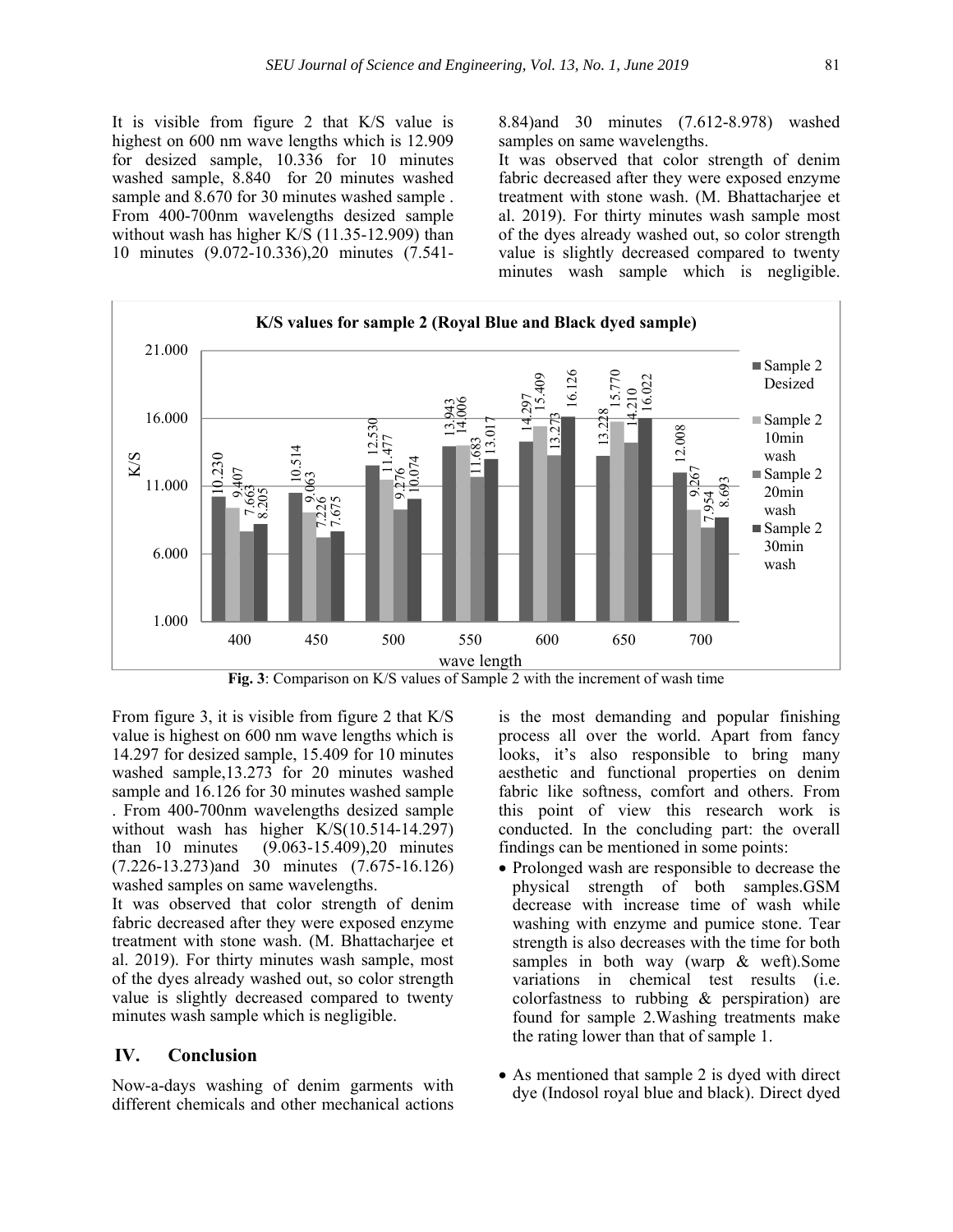sample (sample-2) shows less color fastness rating on rubbing & perspiration than indigo dyed sample (sample-1). But the overall result is good.

- Metamerism index is greater for sample 2 than sample 1.Color difference between samples increases with time of washing.
- The color strength K/s values for both sample, desized sample without wash show higher K/s on 400-700nm wave length rather than ten, twenty and thirty minutes wash sample. Consequently, enzyme washed with pumice stone denim become duller and color is faded than the original one.

#### **Acknowledgement**

We would like to thank the management of the Mahmud Denims Ltd. Gazipur for providing us the raw denim fabric samples and Mark washing and Dyeing Ltd., Gazipur for giving us the opportunity to complete our work in their industry. The entire tests were done at Dept. of Textile Engineering, Southeast University, Tejgaon, Bangladesh. We are grateful to Southeast University management to provide technical support to complete this research work.

#### **References**

- D. Arjun, J. Hiranmayee and M. N. Farheen, "Technology of Industrial Denim Washing", *International Journal of Industrial Engineering & Technology (IJIET)*,Volume 3, Issue 4, ISSN 2277-4769, October, 2013,pp. 25-34.
- H. A. El-Dessouki, "Effect of Different Washing Methods on Mechanical Properties of Egyptian Denim Fabrics", *International Design Journal*, Volume 5, Issue 3, p-ISSN: 2090-9632,e-ISSN : 2090-9640, July, 2015, pp. 1099-1107.
- H. C. Yang, W.H. Wang, K. S. Huang and M. H. Hon, "Preparation and application of nano chitosan to finishing treatment with anti-microbial and anti-shrinking properties", *Carbohydrate Polymers*, Volume 79; Issue 1, ISSN: 0144-8617, January,2010,pp.176-179, https://doi.org/10.1016/j.carbpol.2009.07.045.
- J. Sarkar, E. Khalil and M. Solaiman, "Effect of Enzyme Washing Combined With Pumice Stone on the Physical, Mechanical and Color Properties of Denim Garments", *International Journal of Research in Advent Technology*, Volume 2, No.9, E-ISSN: 2321-9637, September, 2014, pp.1-4, DOI:10.6084/M9.FIGSHARE.1424473.
- M. Bhattacharjee, A. K. Dhar, M. M. Islam and M. A. Rashid, "Development of Washing Effects on Reactive Dyed Denim Fabrics: A Value Added Approach of Denim Wash", *International Journal of Textile Science*, Volume 8, Issue 2, p-ISSN: 2325-0119,e-ISSN:2325-0100,2019,pp.41-48, DOI:10.5923/j.textile.20190802.03.
- M. Hafeezulla , K. N. Ali, W. B. Ying and Z. H. U. Chengyan, "Effect of different types of washing processes on the strength and weight loss of the Denim fabric", Asia-Africa Science Platform Program on Neo-fiber Technology Seminar Series9*,* Hangzhou, China, November,2014.
- M. Hossain, M. S. H. Rony, K. M. F. Hasan,M. K. Hossain, M. A. Hossain and Y. Zhou, "Effective Mechanical and Chemical Washing Process in Garment Industries", *American Journal of Applied Physics*, Volume 2, Issue 1, May,2017, pp. 1-25.
- M. I. H. Mondal, M. M. R. Khan and M. F. Ahmed; "Physico-Mechanical Properties of Finished Denim Garment by Stone-Enzymatic Treatment";*Journal of Textile and Apparel, Technology and Management*, Volume 10, Issue 1, ISSN: 1533-0915, 2016.
- M. M. Khatun and U. N. Haq; "Effects of Biochemical Wash on 100% Cotton Denim Apparel", *American Journal of Chemical Engineering*, Volume 5,Issue 2-1, ISSN: 2330- 8605 (Print); ISSN: 2330-8613 (Online), March, 2017, pp. 6-14,http://www.sciencepublishinggroup.com/j/ajch e,doi: 10.11648/j.ajche.s.2017050201.12.
- M. M. R. Khan , M. I. H. Mondal and M. Z. Uddin, "Sustainable Washing for Denim Garments by Enzymatic Treatment";*Journal of Chemical Engineering, IEB*, Vol. ChE 27,No. 1, June 2012, pp. 27-31, DOI: http://dx.doi.org/10.3329/jce.v27i1.15854.
- M. M. R. Khan and M. I. H. Mondal, "Bleach Washing Combined with Pumice Stone for the Modification of Denim Garments". *Oriental Journal of Chemistry*, Volume 28, No.3, ISSN: 0970-020 X, September, 2012, pp. 1241- 1242,DOI:10.13005/ojc/280320.
- M. M. R. Khan and M. I. H. Mondal; "Physico-Mechanical Properties of Finished Denim Garment by Stone-Bleach Treatment", *Journal of Chemical Engineering, IEB* ,Volume. ChE 28, No. 1, December 2013, pp. 36-40.